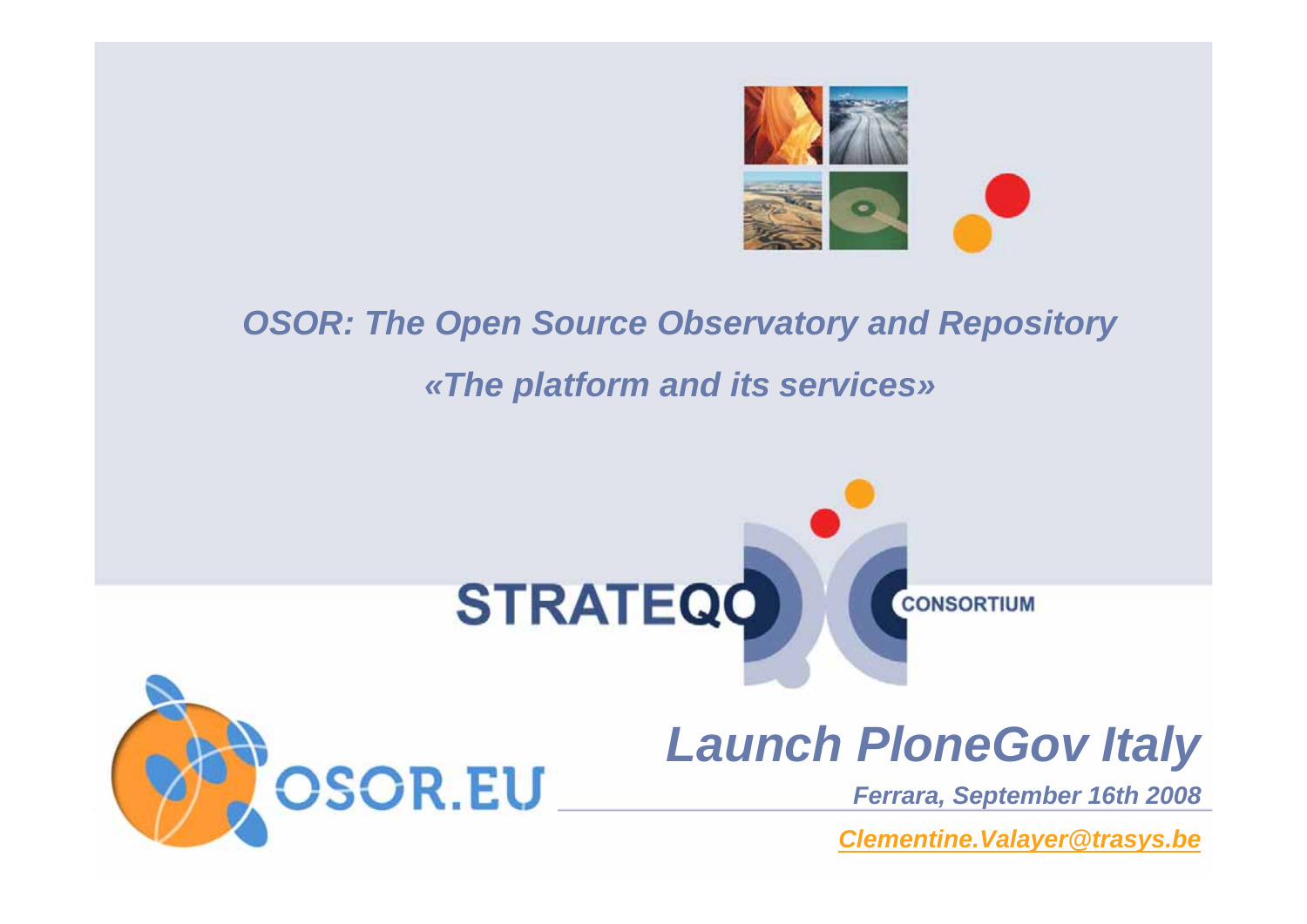



**IDABCstands for:** 

**Interoperable Delivery of pan-European eGovernment Services to Public Administrations, Businesses and Citizens**



*PloneGov Italy 2008* 

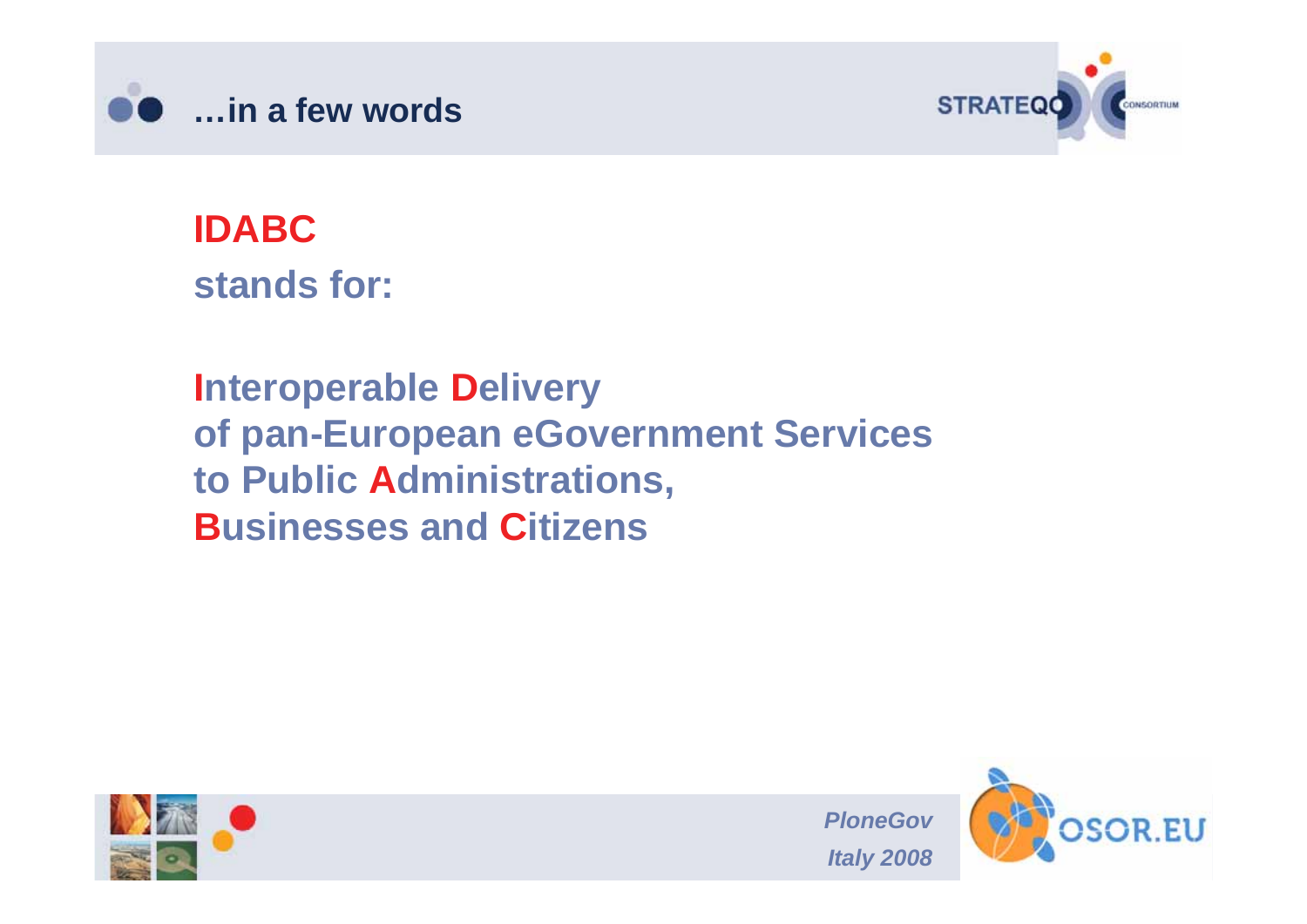



#### **IDABC is a programme of the European Commission:**

#### **Objectives/Activities**

- **Funding European eGovernment projects in the Commission services (Projects of Common Interest = PCIs)**
- **Supporting the implementation of pan-European services by making available generic services and common tools (Horizontal Actions and Measures = HAMs)**

**Managed by the IDABC unit in Directorate General for Informatics (as of 1 January 2007, formerly in DG ENTR)**

**IDABC Management Committee PEGSCO: Member State representatives discuss and approve the IDABC work programme**





*PloneGov*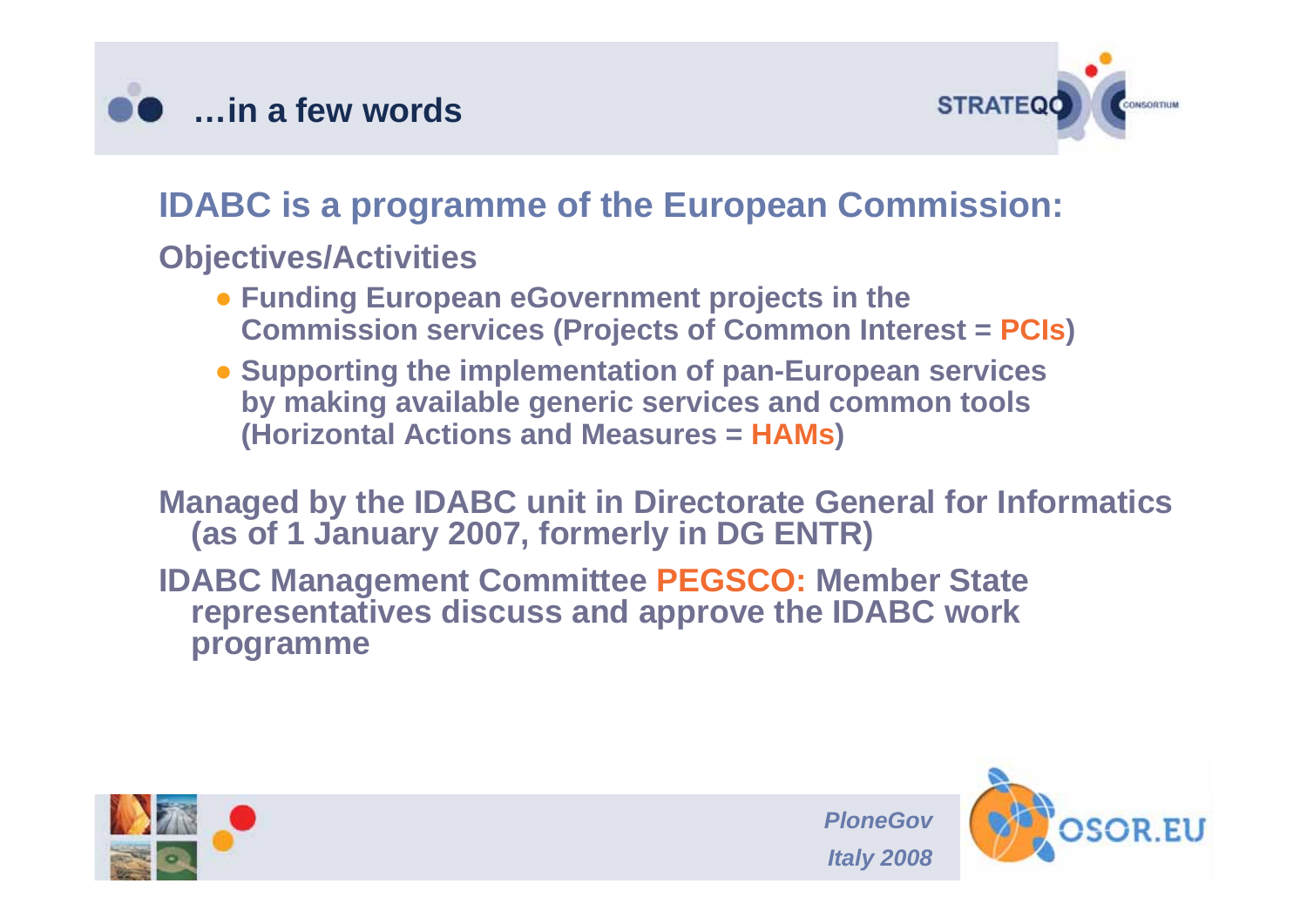



## **Why does IDABC promote OSS in Public Administrations?**

**First, it's in the programme's mission!**

- o **The "IDABC Decision" that implemented the IDABC programme requests:**
	- o **The dissemination of Good Practice in OSS**
	- o **The support of reuse and sharing of applications**
- o **The eGovernment Action Plan i2010 puts a strong emphasis on "sharing" eGovernment applications and experiences across borders. This calls for new collaborative projects and measures in support of these.**





*PloneGov*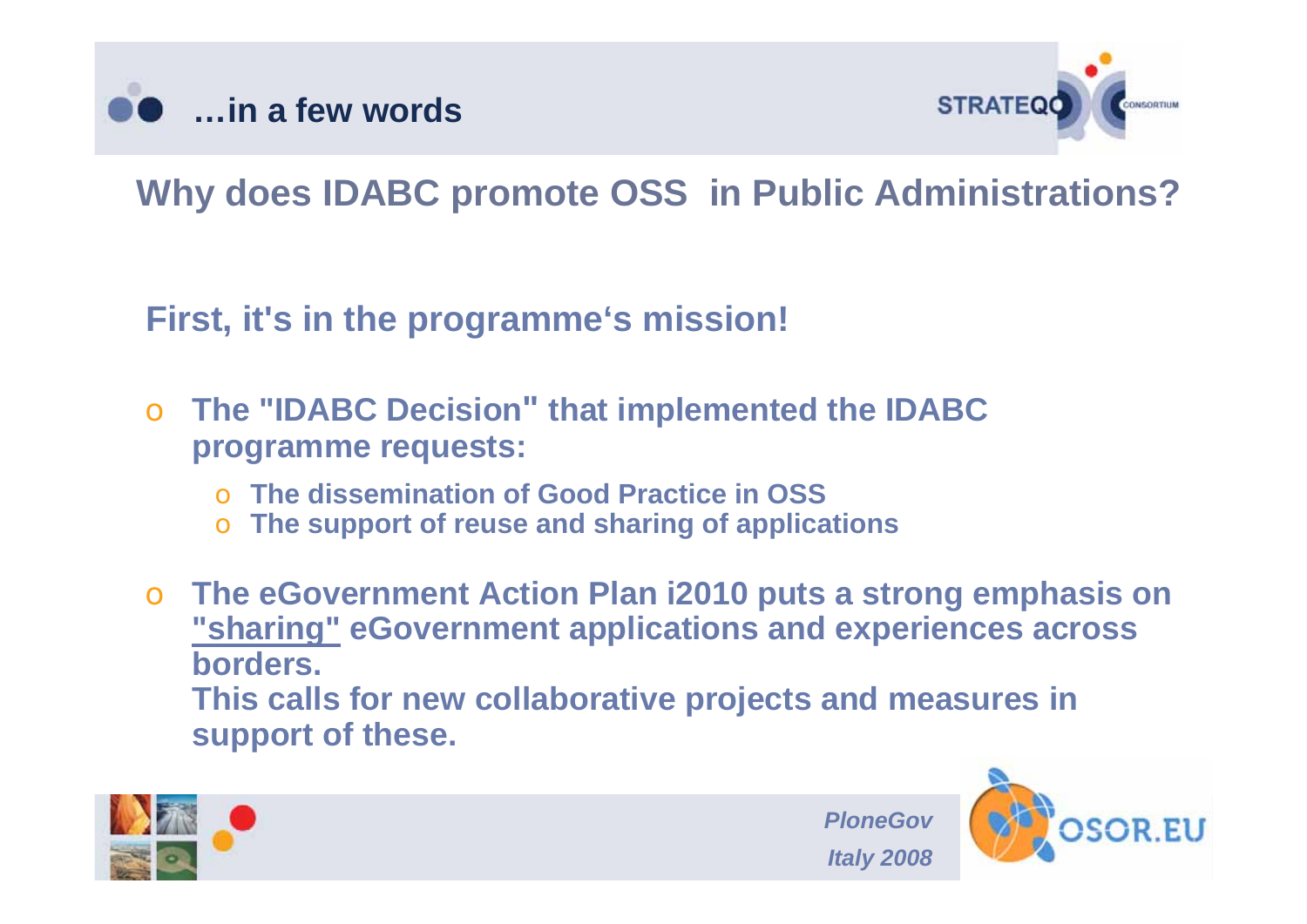



#### **Second, it makes sense!**

- o European administrations produce many customised applications to represent their processes.
	- o**These are similar and can be reused in localised versions.**
	- o**Why should the tax payer pay twice for the same?**
- o OSS is a key element in interoperability and open standards  $\rightarrow$  freedom of choice, avoid vendor lock in, accessibility
- o Development methods and the legal framework of OSS (licences) fit well (better than anything else) to the requirements of cross-border collaboration.
- o The openness of the code is likely to lead to higher quality of the software.





*PloneGov*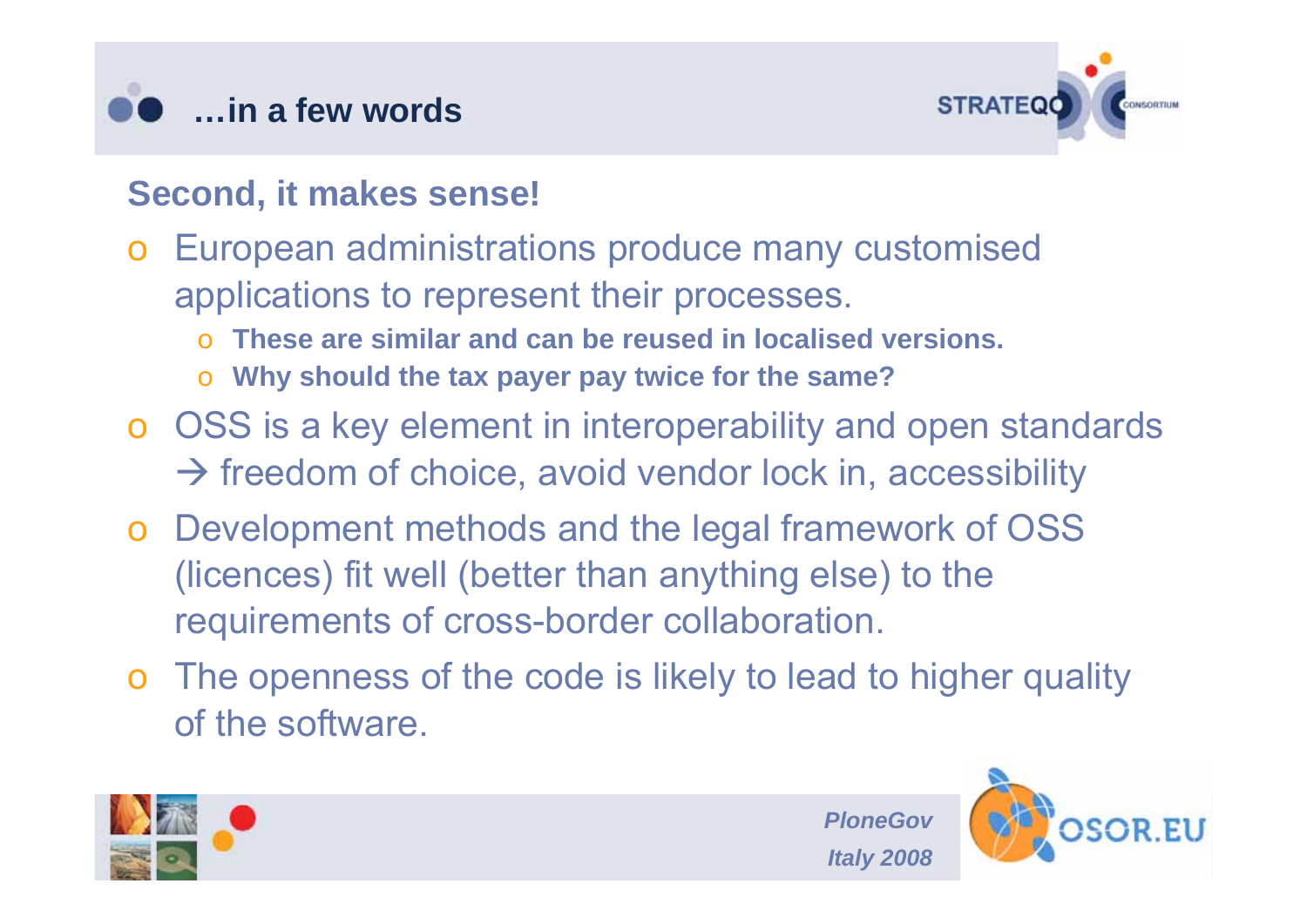



#### o**Public administrations**

<sup>o</sup>**Reducing costs** for the implementation of IT projects by facilitating sharing and cross-border collaboration oPromoting the **reuse** of existing code oTransparency and openness promises also improved **interoperability**  and **better code**.

#### <sup>o</sup>**IT-developers and businesses**

oPublish **activities** and **requirements** of the public sector

oThe collaborative character allows **direct exchange** between public administrations and developers.

oNew **business opportunities** for SMEs may arise.

### o**Citizens and Businesses**

oThe OSOR will accelerate the availability of platform independent **user-friendly eGovernment** services



*PloneGov Italy 2008* 

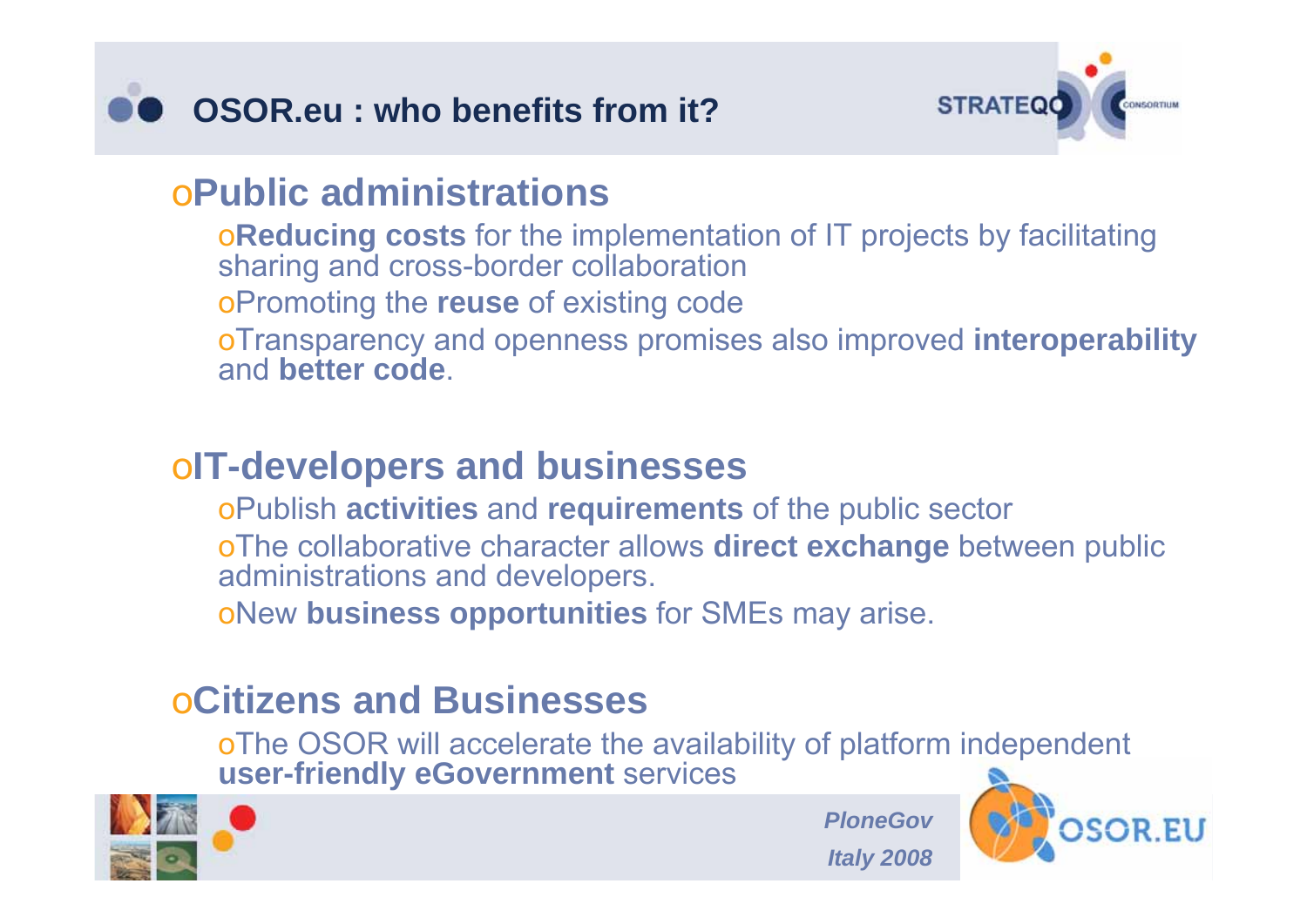



o **The objectives are cooperation and sharing**

## o **The instrument is a platform to actively support the sharing of**

- o **OSS-based eGovernment applications**
- o **and experiences across Europe**

o **The strategy is to connect EU services and Member State administrations and animate an OSOR community**





*PloneGov*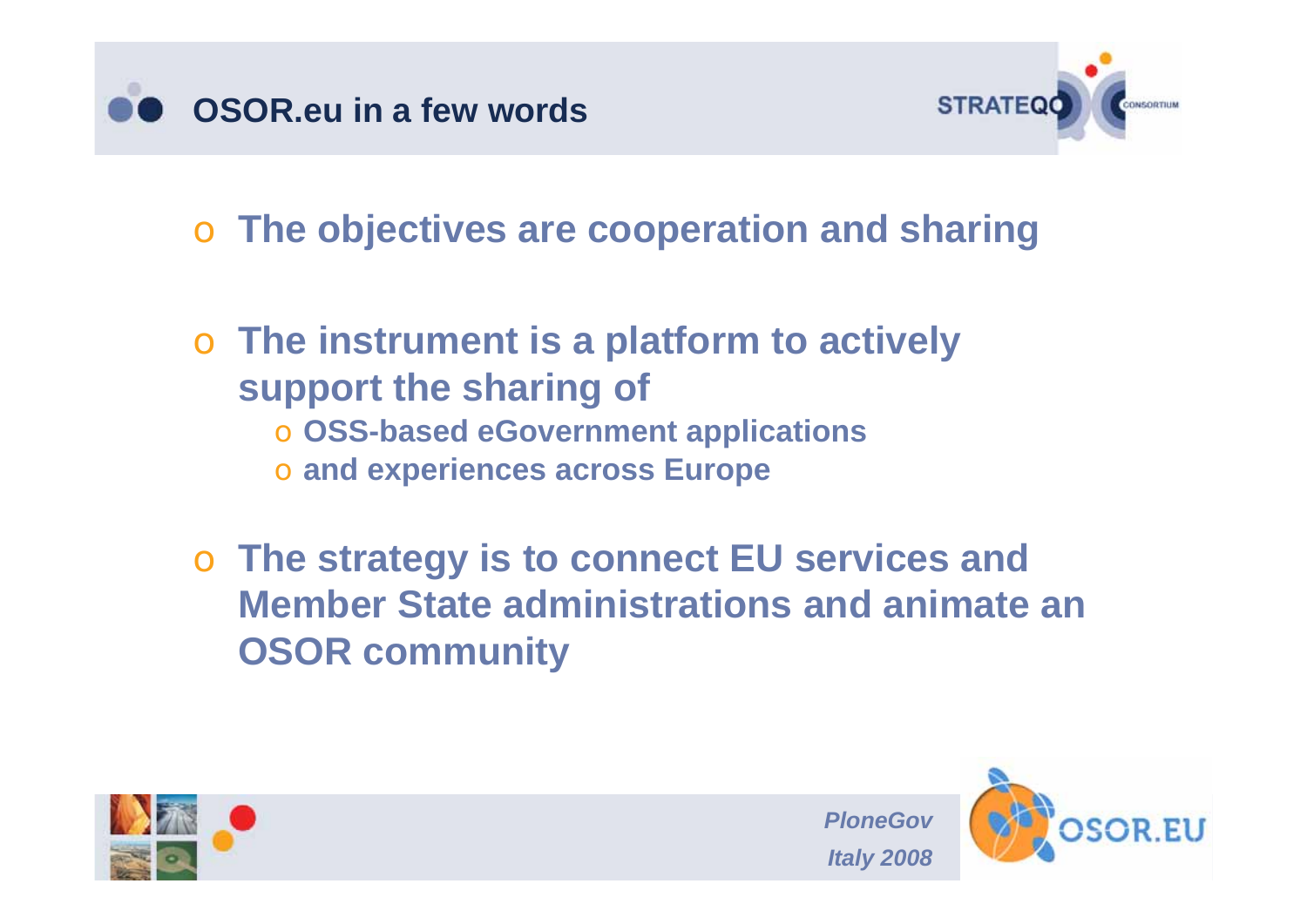



#### <sup>o</sup>**Information platform**

<sup>o</sup>**Website delivering news around OSS**

<sup>o</sup>**Providing guidance on legal, technical, organisational issues around OSS and collaboration**

#### <sup>o</sup>**Registry and Repository**

<sup>o</sup>**Facilities for download/uploading and search/retrieval of public sector software**

<sup>o</sup>**Providing visibility for and connect to other European collaboration platforms (-> building a network of federated forges)**

## o**Platform for collaboration**

o**Supporting collaborative cross-border projects (hosting communities)**

*PloneGov* 



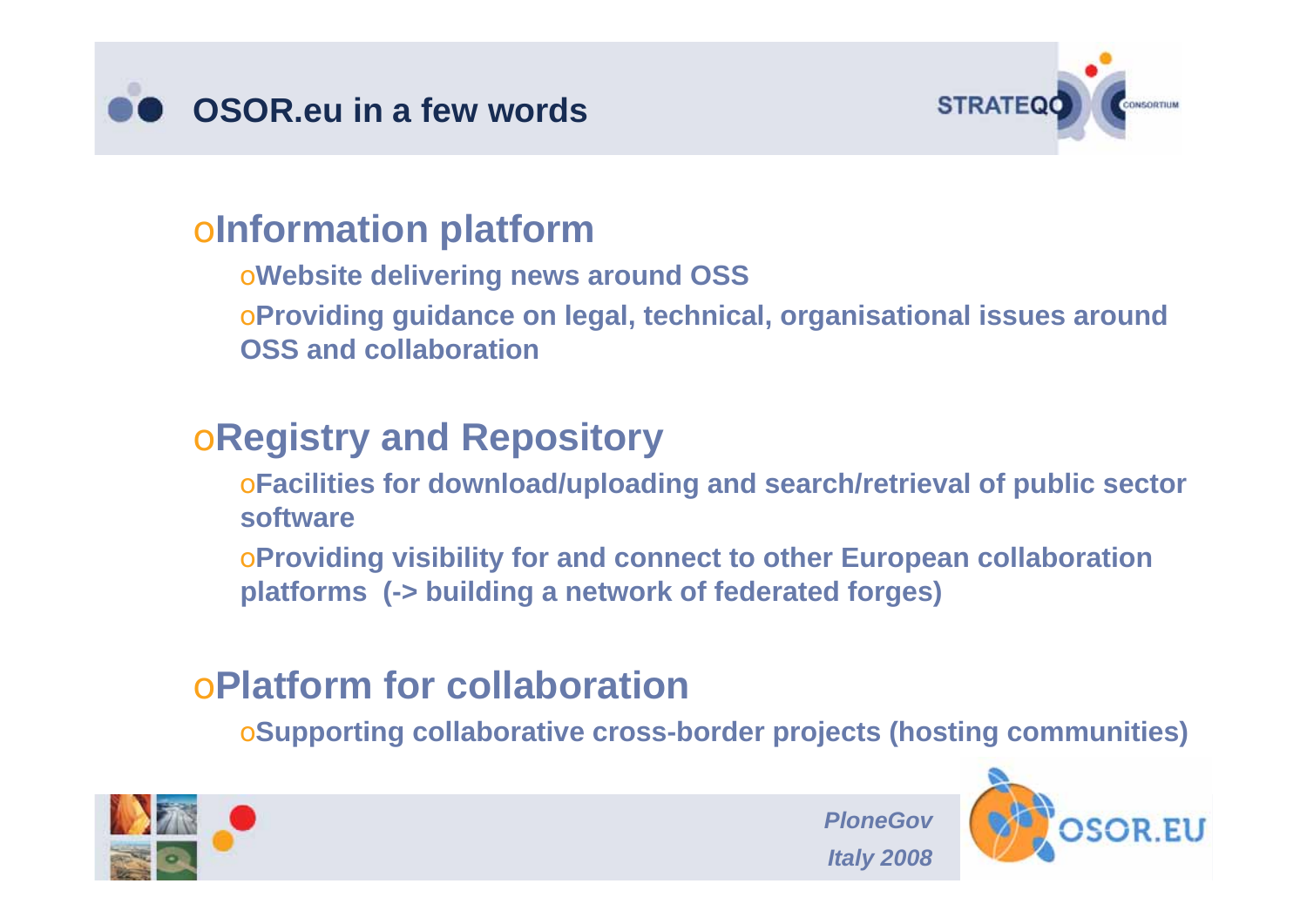



### oInformation platform requirements

#### <sup>o</sup>**Create/update/publish several types of content:**

- –News, case studies, reports
- –Events
- –IDABC OSS activities
- –Newsletters
- –other...

#### <sup>o</sup>**Tools to manage relationship with users**

- –Surveys
- –Tools for comments on Information Platform items...
- –RSS channels and other syndication means





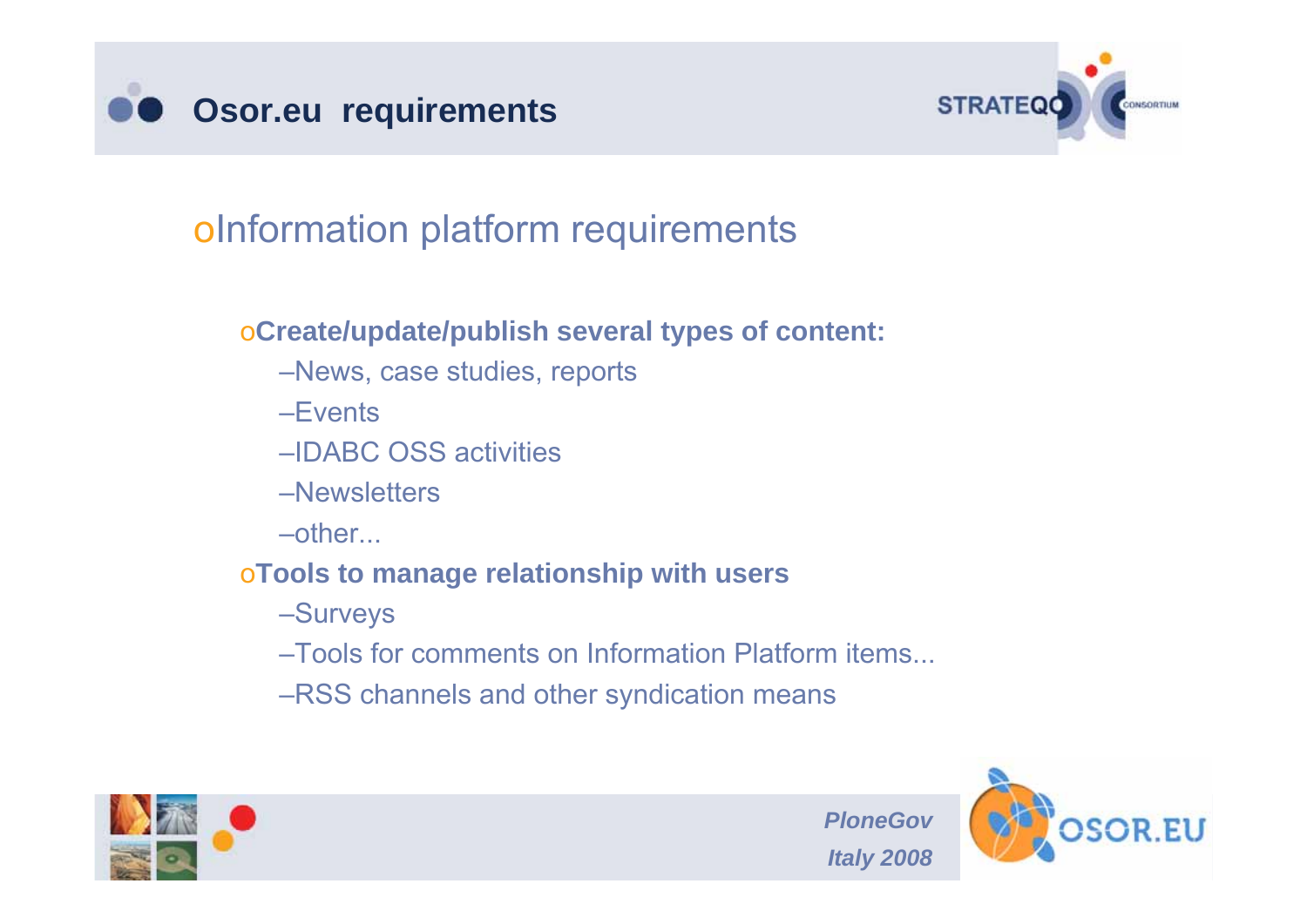



oRepository requirements

<sup>o</sup>**Repository as a database of libre software products for Public Administrations**

<sup>o</sup>**Produced in the OSOR CDE, or somewhere else**

<sup>o</sup>**Unique taxonomy**

<sup>o</sup>**"OSOR project/product template" for harmonizing information**

o**Specific list of parameters of performance and user experience**



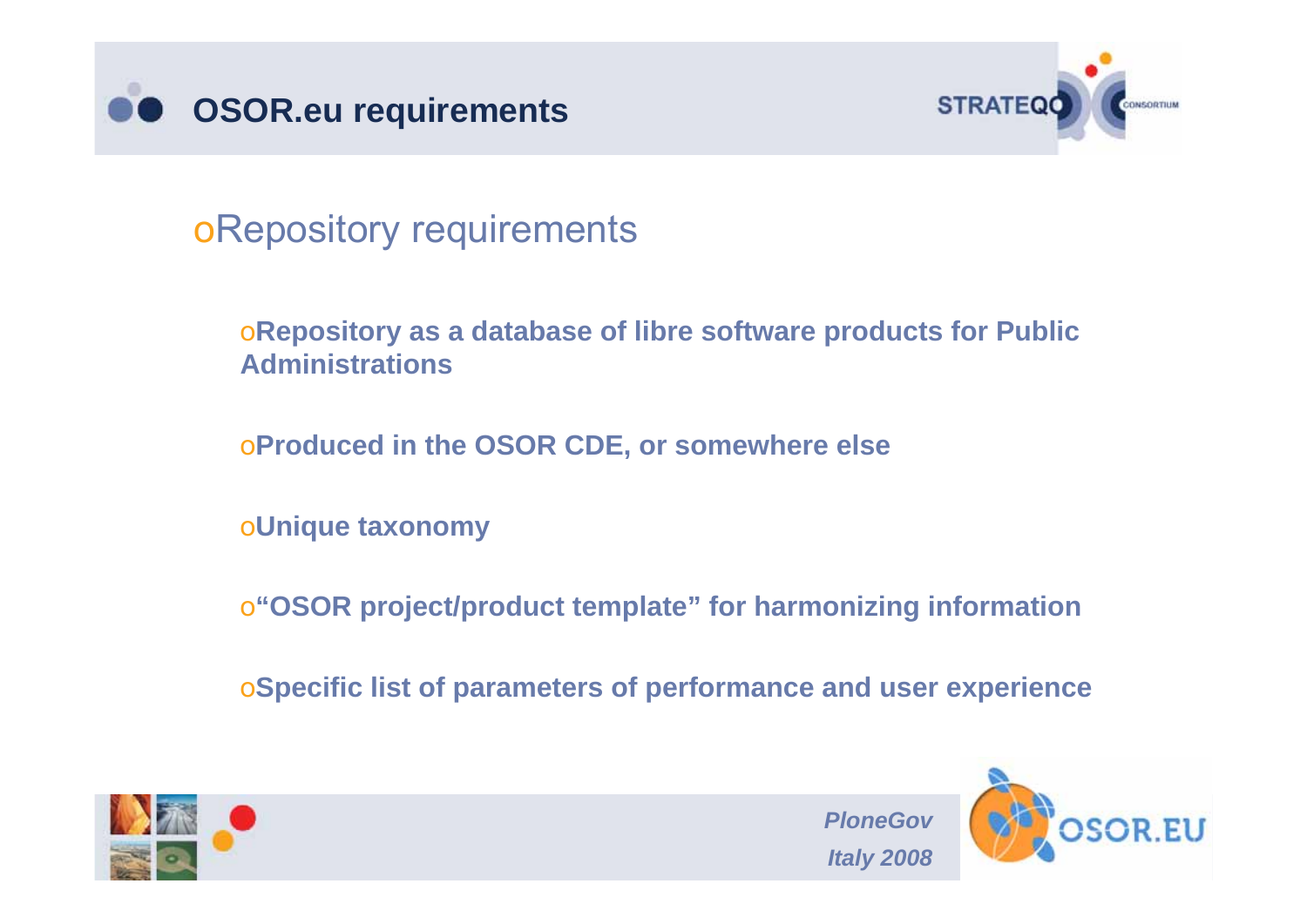



## oCDE requirements

#### <sup>o</sup>**Forge-like platform**

- <sup>o</sup>**Augmented with some other collaboration means**
- <sup>o</sup>**Specific facilities for federation**
- <sup>o</sup>**Special consideration to the needs of public administrations**
- <sup>o</sup>**Specific requirements identified for three types of users:**
	- –Visitors (anonymous users, read-only access).
	- –Registered users, can be granted access to project resources for helping her development tasks.
	- –Project administrators, can access and grant permission to all resources (project management).



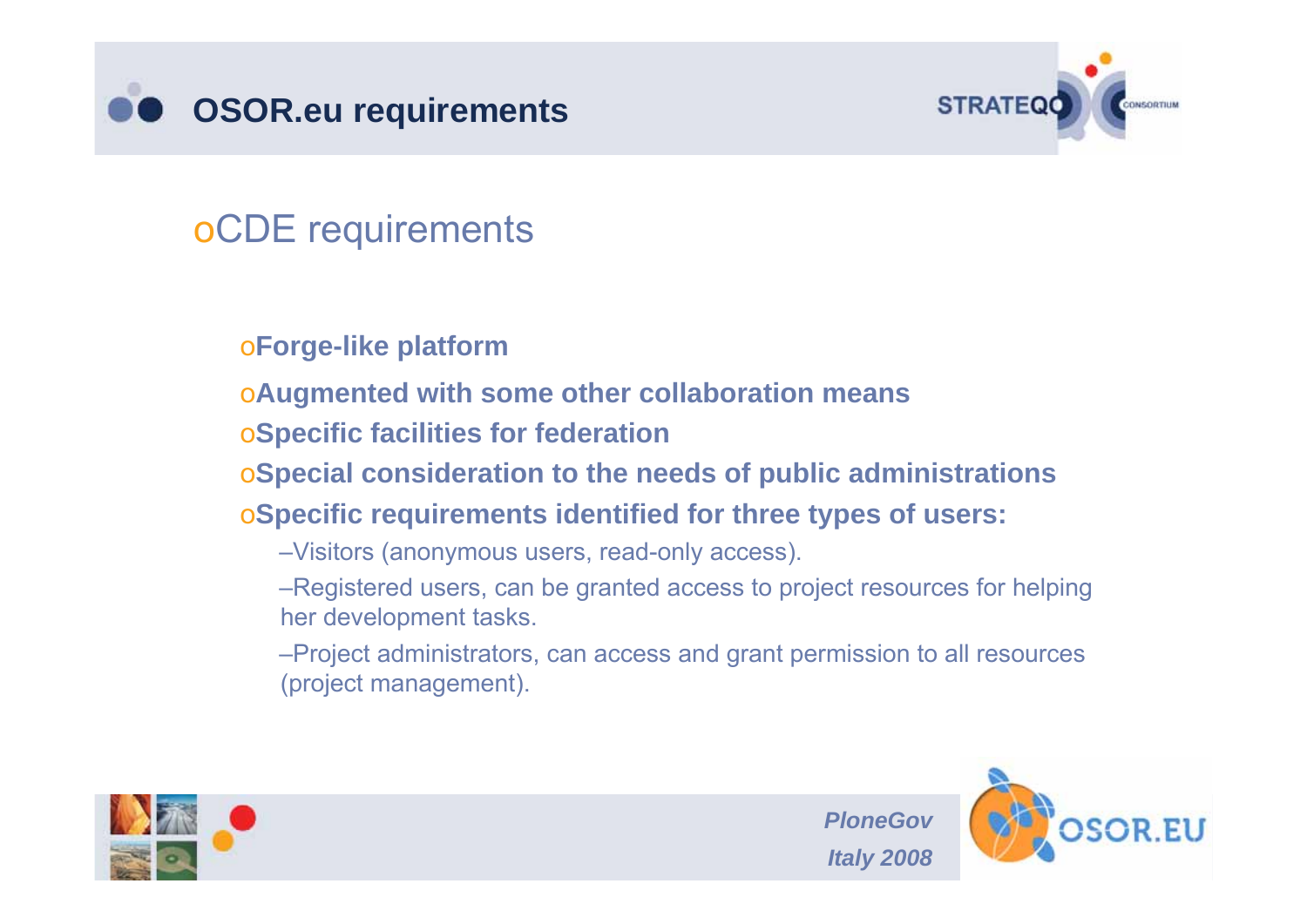



<sup>o</sup>**Operating system: Debian GNU/Linux (stable + security updates + custom improvements)**

- <sup>o</sup>**All software packages are libre software**
- <sup>o</sup>**Most software packages are standard Debian Packages**
- <sup>o</sup>**Most prominent specific software:**

oPlone3 (information services) oGForge (basic repository and CDE) oMailman (mailing lists) oSubversion (source code management)



*PloneGov Italy 2008* 

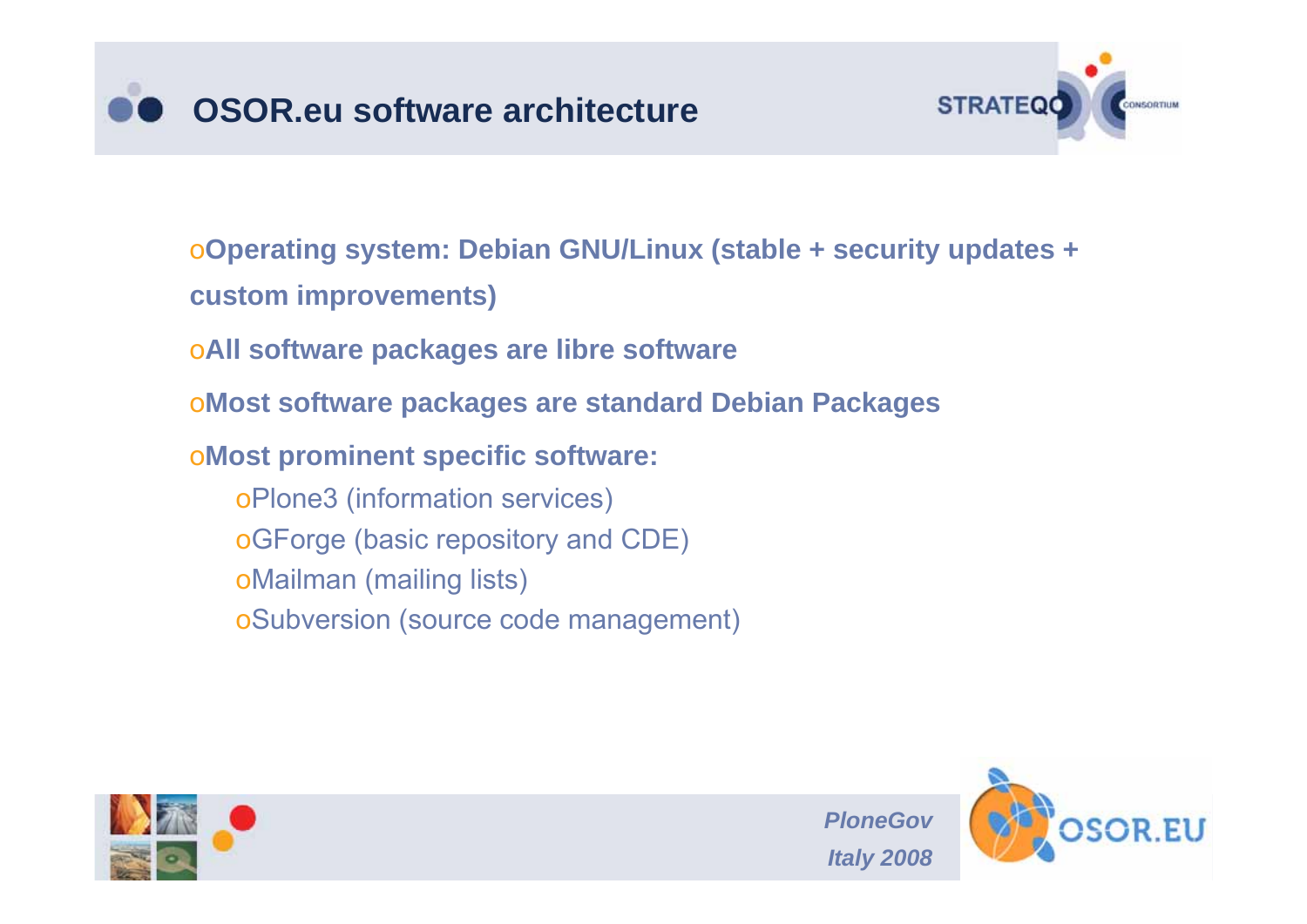



- Involvement of stakeholders: Identify partners -> collect and support projects that want to use the collaborative platform (motivation is the criterion!)
- Towards federation: Discussion about meta-data et al
- Basic taxonomy: further development -> also toward multilingual versions
- Repository: support contributors and users
	- => Build OSOR software communities: GIS / Municipalities / …





*PloneGov*